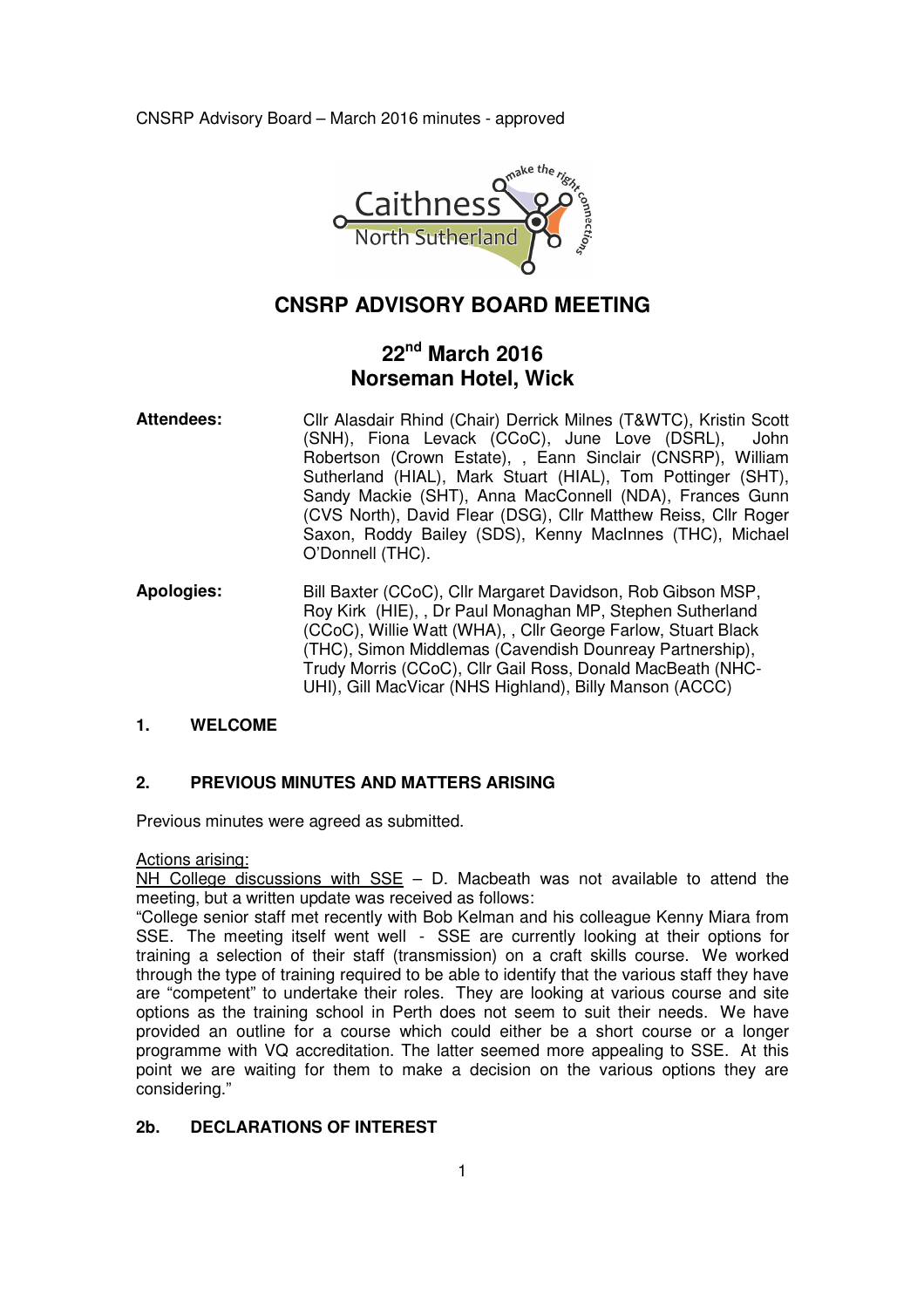## CNSRP Advisory Board – March 2016 minutes - approved

There were no declarations of interest from Advisory Board members.

# **3. PRESENTATION – Roddy Bailey, Area Manager Highland, Skills Development Scotland**

The Chairman welcomed Roddy Bailey to give an update presentation on current Skills Development Scotland (SDS) activities. A copy of the presentation was issued separately to all members.

## Key Points:

- Regional Skills Investment Plan takes evidence-based approach to skills planning, and gives employers a voice in the skills system (SDS is involved in the Caithness Chamber-led "Developing the Young Workforce" initiative)
- New service offers for 2016/17 include work with P7-S3 pupils, one-to-ones and in-depth group sessions with S3, new modules for teachers and offer to parents.
- Oil & gas Transition Training Fund launched to support workers affected by industry downturn.

#### Questions:

- Cllr M. Reiss asked about risk assessments for school pupils seeking work placements, as he had heard that placements were not taking place due to lack of capacity to carry out assessments. R. Bailey suggested that this was a Highland Council issue, but K Macinnes agreed to discuss with Highland Council colleagues. **ACTION – K Macinnes** to check with colleagues and report.
- J Love asked if in addition to engagement with parents whether SDS engaged with careers/ guidance teachers. R Bailey said that local SDs staff did work closely with teaching staff in schools.

## **4. PROGRAMME MANAGER UPDATE – PROGRESS REPORT**

ES quarterly update report was distributed to everyone in advance of the meeting, and some verbal updates were discussed.

## Key Points:

- Offshore wind discussions still progressing well between SSE and Wick Harbour Authority. Final Investment Decision expected very soon.
- Roads 1 Berriedale Braes Public Local Inquiry due to take place early April in Helmsdale, but decision not due til later 2016 or early 2017.
- Business & Industrial Land options appraisal has now taken place, and recommendations being prepared.
- Inward Investment one notable visit from a potential inward investor took place in February, with potential for further development over the next few months. CNSRP-sponsored SCDI Influencers' Dinner took place in Aberdeen last night  $(21<sup>st</sup> March)$ .

## **4b. COMMUNICATIONS**